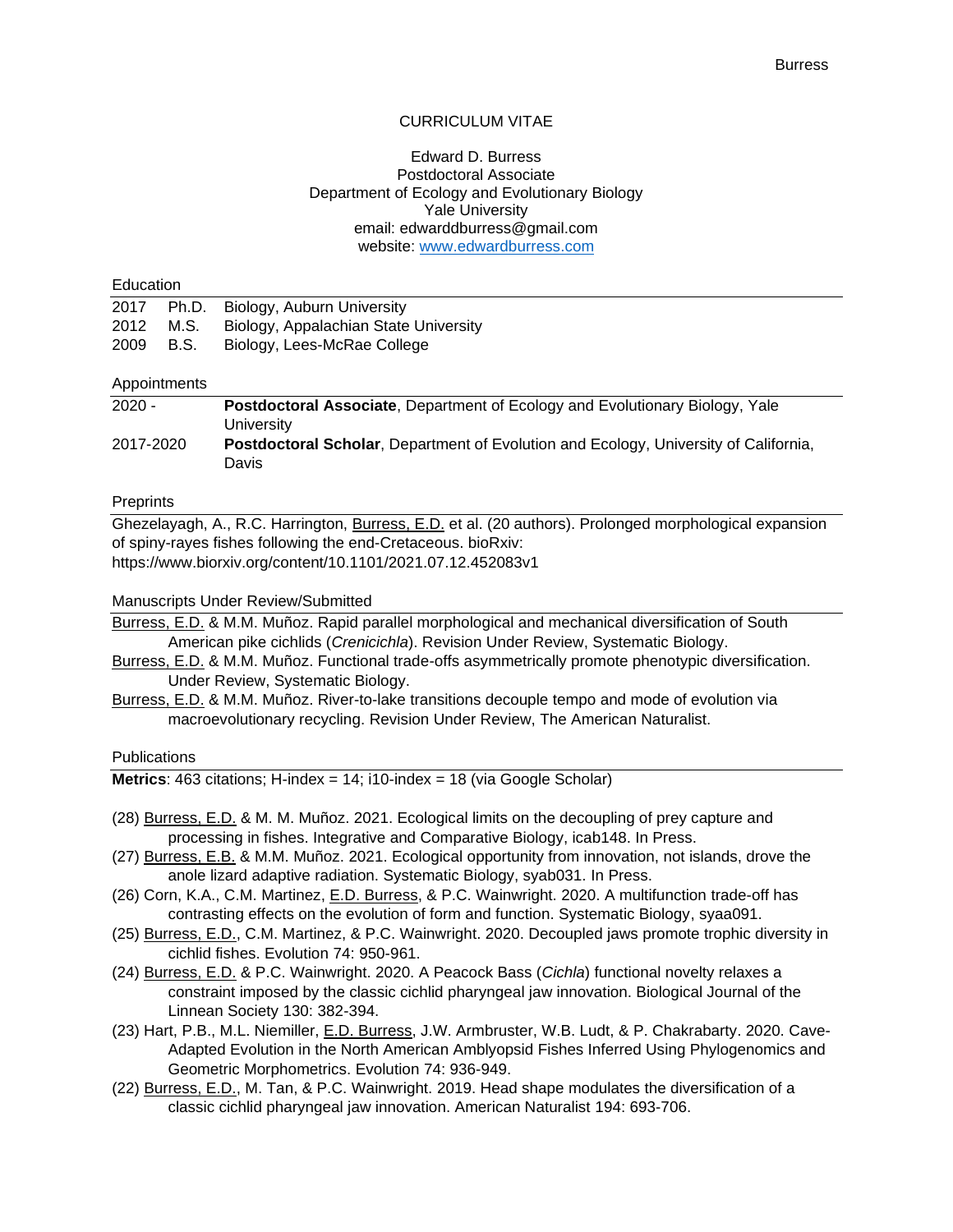- (21) Burress, E.D. & P.C. Wainwright. 2019. Adaptive radiation in labrid fishes: a central role for functional innovations during 65 My of relentless diversification. Evolution 73:346-359.
- (20) Burress, E.D., L. Piálek, J.R. Casciotta, A. Almirón, M. Tan, J.W. Armbruster, O. Říčan. 2018. Lakeand island-like adaptive radiations replicated in rivers. Proceedings of the Royal Society B, 20171762.
- (19) Burress, E.D., F. Alda, A. Duarte, M. Loureiro, J.W. Armbruster, P. Chakrabarty. 2018. Phylogenomics of pike cichlids (Cichlidae: Crenicichla): the rapid ecological speciation of an incipient species flock. Journal of Evolutionary Biology 31: 14-30.
- (18) Piálek, L., E.D. Burress, K. Dragová, A. Almiron, J. Casciotta, O. Říčan. 2018. Phylogenomics of pike cichlids (Cichlidae: *Crenicichla*) of the *C. mandelburgeri* species complex: rapid ecological speciation in the Iguazú River and high endemism in the Middle Paraná basin. Hydrobiologia 832:355-375.
- (17) Kokubun, E.E., K.O. Bonato, E.D. Burress, C.B. Fialho. 2018. Diet and body shape among populations of *Bryconamericanus iheringii* (Otophysi: Characidae) across the Campos Sulinos ecosystem. Neotropical Ichthyology 16, e170167.
- (16) Burress, E.D. & M. Tan. 2017. Ecological opportunity alters the timing and shape of adaptive radiation. Evolution 71: 2650-2660.
- (15) Bonato, K.O., E.D. Burress, C.B. Fialho, J.W. Armbruster. 2017. Resource partitioning among syntopic Characidae corroborated by gut content and stable isotope analyses. Hydrobiologia 805: 311-324.
- (14) Burress, P.B.H., E.D. Burress, J.W. Armbruster. 2017. Body shape variation within the Southern Cavefish, *Typhlichthys subterraneus* (Percopsiformes: Amblyopsidae). Zoomorphology 136: 365- 377.
- (13) Bonato, K.O., Burress, E.D., & Fialho, C.B. 2017. Dietary differentiation in relation to mouth and tooth morphology of a neotropical characid fish community. Zoologischer Anzeiger 267: 31-40.
- (12) Burress, E.D., Holcomb, J.M., Tan, M., & Armbruster, J.W. 2016. Ecological diversification associated with the benthic-to-pelagic transition by North American minnows. Journal of Evolutionary Biology 30: 549-560.
- (11) Burress, E.D. 2016. Ecological diversification associated with the pharyngeal jaw diversity of Neotropical cichlid fishes. Journal of Animal Ecology 85: 302-313.
- (10) Burress, E.D., Holcomb, J.M., Orlandi-Bonato, K., & Armbruster, J.W. 2016. Body size is negatively correlated with trophic position among cyprinids. Royal Society Open Science 3: 150652.
- (9) Burress, E.D., Holcomb, J.M., & Armbruster, J.W. 2016. Ecological clustering within a diverse minnow assemblage according to morphological, dietary and isotopic data. Freshwater Biology 61: 328- 339.
- (8) Burress, E.D., Duarte, A., Serra, W.S., & Loureiro, M. 2015. Rates of piscivory predict pharyngeal jaw morphology in a piscivorous lineage of cichlid fishes. Ecology of Freshwater Fish 25: 590-598.
- (7) Burress, E.D. 2015. Cichlid fishes as models of ecological diversification: patterns, mechanisms, and consequences. Hydrobiologia 748: 7-27.
- (6) Burress, E.D., A. Duarte, W.S. Serra, M. Loureiro, M.M. Gangloff, & L. Siefferman. 2013. Functional diversification of a predatory species flock. PLOS One e80929.
- (5) Burress, E.D., M.M. Gangloff, & L. Siefferman. 2013. Trophic analysis of two subtropical South American freshwater crabs using stable isotope ratios. Hydrobiologia 702: 5-13.
- (4) Burress, E.D., A. Duarte, M.M. Gangloff, & L. Siefferman. 2013. Isotopic trophic guild structure of a diverse subtropical South American fish community. Ecology of Freshwater Fish 22: 66-72.
- (3) Burress, E.D., A. Duarte, W.S. Serra, M.M. Gangloff & L. Siefferman. 2013. Species-specific ontogenetic diet shifts among Neotropical *Crenicichla*: using stable isotopes and tissue stoichiometry. Journal of Fish Biology 82: 1904-1915.
- (2) Serra, W.S., M. Zarucki, A. Duarte, E.D. Burress, F. Teixeira-de-Mella, I. GonzálezBergonzoni & M. Loureiro. 2013. New records of characiform fishes (Ostariophysi: Characiformes) for Uruguay. Checklist 9: 1576-1579.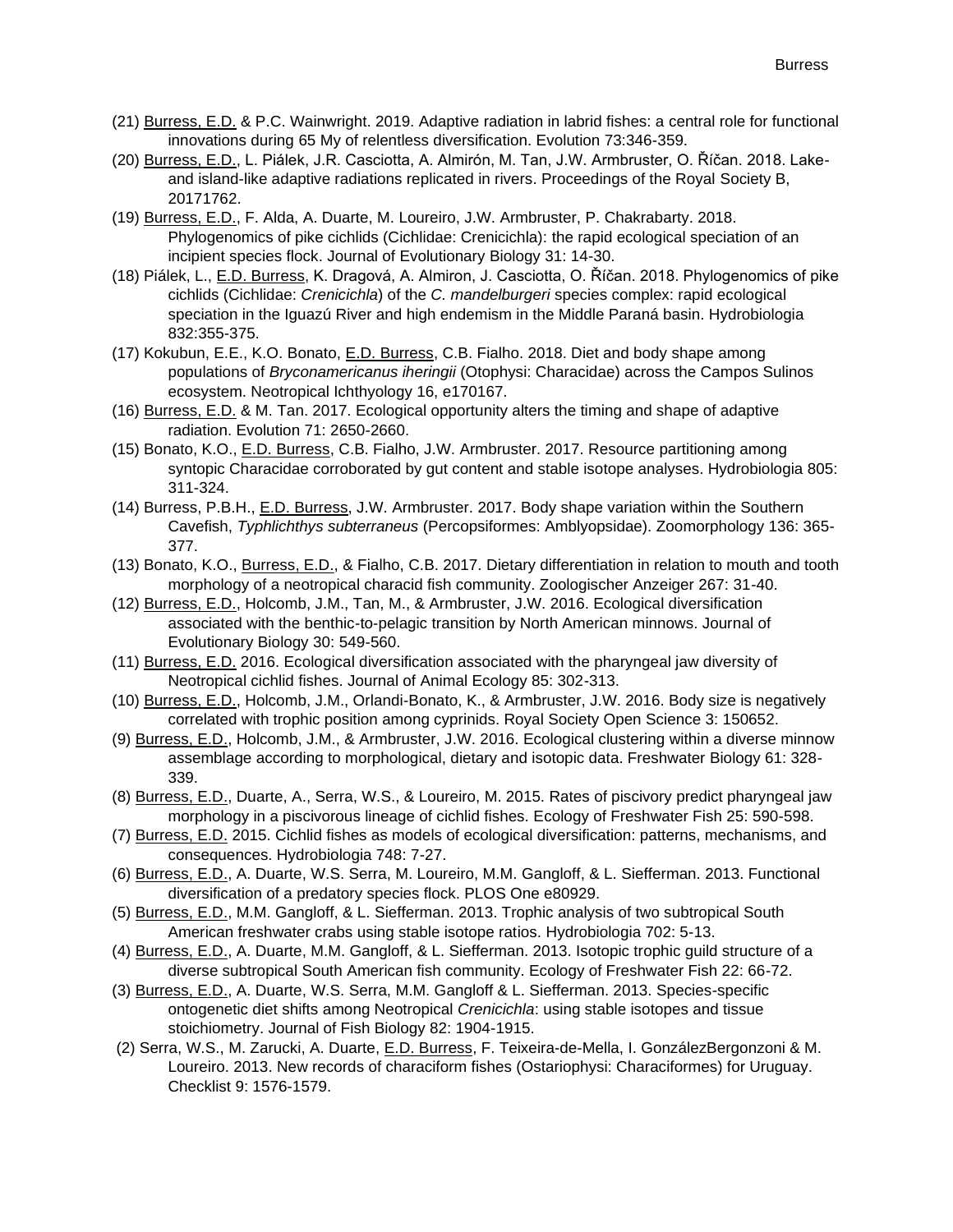(1) Serra, W.S., A. Duarte, E.D. Burress, & M. Loureiro. 2011. Pisces, Perciformes, Cichlidae, *Crenicichla tendybaguassu* Lucena & Kullander, 1992: First record for Uruguay. Checklist: 7: 357-359.

#### Academic Awards and Funded Grants

- 2017 Dean's Graduate Student Research Award, College of Science and Mathematics, Auburn **University**
- 2016 *Stoye General Ichthyology* Award for best student oral presentation, American Society of Ichthyologists and Herpetologists
- 2014 Best Student Talk, Southeastern Fishes Council
- 2012 M.S. Thesis nominated for Outstanding Thesis Award in Science, Technology, and Mathematics; Appalachian State University
- 2014 Jim Smith Fund
- 2013 Guy Jordan Endowment Fund.
- 2010 Sigma Xi Grants-In-Aid
- 2010 Paul V. Loiselle Conservation Fund
- 2010 Office of Student Research, International Research Grant, Appalachian State University
- 2009 Office of Student Research, International Research Grant, Appalachian State University

#### Teaching Experience

### **Department of Biological Sciences, Auburn University**

- 2017 *Ecology*, Instructor of Record (Summer Semester)
- 2016 *Ecology*, Instructor of Record (Summer Semester)
- 2015 *Ecology*, Instructor of Record (Summer Semester)

## Additional Teaching Experience

## **Department of Biological Sciences, Auburn University**

| 2017 | Ecology, T.A. |
|------|---------------|
| 2016 | Ecology, T.A  |
| 2015 | Ecology, T.A  |
| 2014 | Ecology, T.A  |
| 2013 | Ecology, T.A  |
| 2012 | Ecology, T.A. |

#### **Biology Department, Appalachian State University**

- 2011 (F) *Ichthyology*, T.A.
- 2011 (S) *Concepts in Biology II*, T.A.
- 2010 (F) *Concepts in Biology I*, T.A.
- 2010 (S) *Animal Behavior*, T.A.
- 2009 (F) *Concepts in Biology I*, T.A.

### Conference Presentations

# **Contributed Talks (as presenting author)**

- Burress, E.D., C.M. Martinez, & P.C. Wainwright. 2020. Functional decoupling of the jaws promotes trophic diversity in cichlid fishes. Society for Integrative and Comparative Biology. Austin, Texas.
- Burress, E.D. & Wainwright, P.C. 2019. Adaptive radiation in labrid fishes: a central role for functional innovations during 65 My of relentless diversification. Society for Integrative and Comparative Biology. Tampa, Florida.
- Burress, E.D. & Tan, M. 2018. Ecological opportunity alters the timing and shape of adaptive radiation. Society for Integrative and Comparative Biology. San Francisco, California.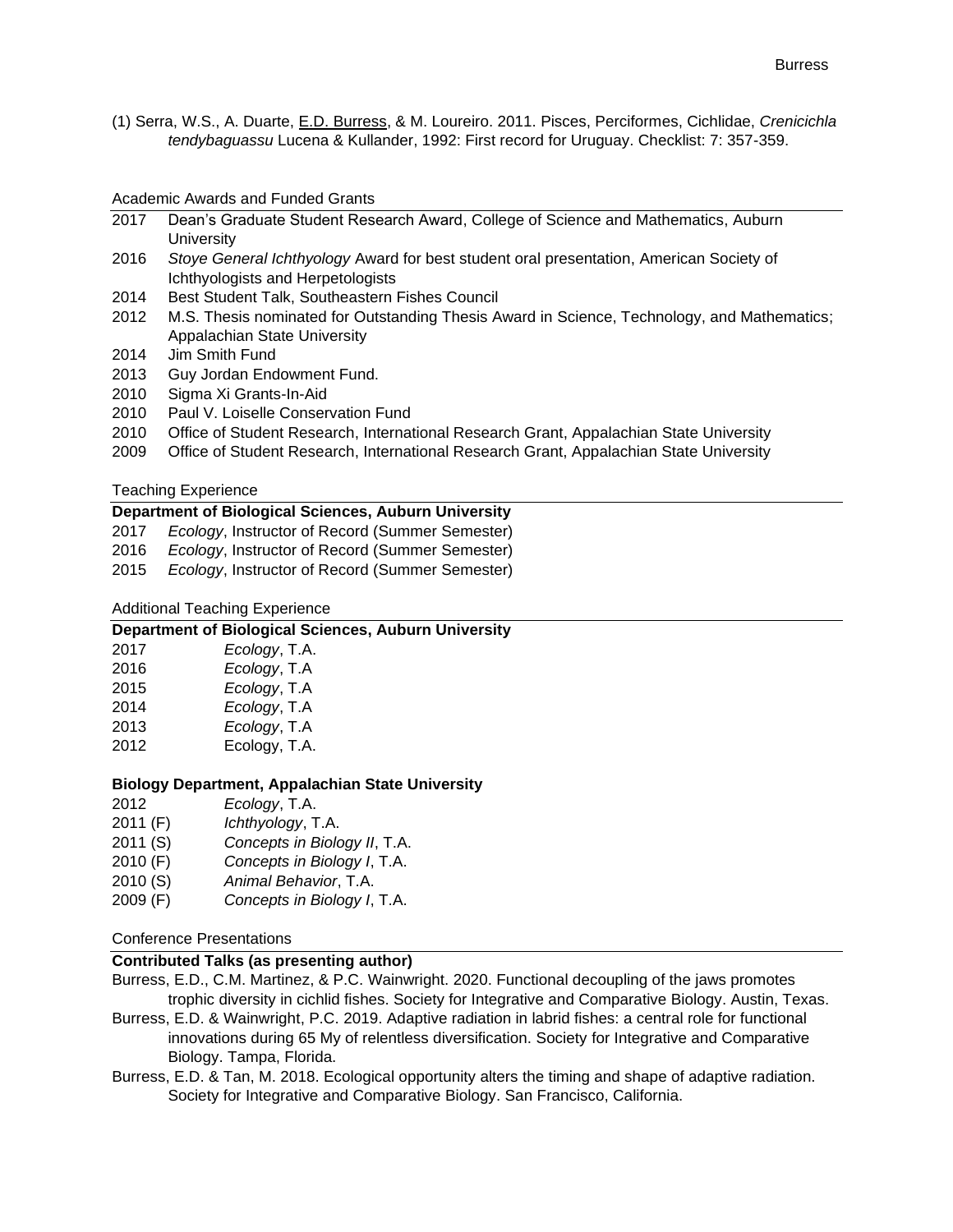- Burress, E.D., Tan, M., & Armrbuster, J.W. 2017. Evolution of pharyngeal jaw shape, size, and associated musculature across the Neotropical cichlid phylogeny. Society for comparative and integrative biologists. New Orleans, LA.
- Burress, E.D., Oldrich, O., Pialek, P., Casciotta, J., Almiron, Tan, M., & Armbruster, J.W. 2016. Parallel phenotypic diversification and rapid speciation of Crenicichla species flocks: riverine analogs to the East African Great Lake cichlids. Joint Meeting of Ichthyologists and Herpetologists. Baton Rouge, LA. \*Awarded ASIH Stoye General Ichthyology Award.
- Burress, E.D., Oldrich, O., Pialek, P., Casciotta, J., Almiron, Tan, M., & Armbruster, J.W. 2016. Parallel phenotypic diversification and rapid speciation of Crenicichla species flocks: riverine analogs to the East African Great Lake cichlids. Evolution. Austin, TX.
- Burress, E.D., Holcomb, J.M., Tan, M., & Armbruster, J.W. 2016. Ecological diversification associated with the benthic-to-pelagic transition by North American minnows. Southeastern Fishes Council. Jackson, MS. \*Awarded 3rd Place student talk.
- Burress, E.D., Tan, M., & Armbruster, J.W. 2015. Craniofacial diversification among cichlid fishes. Joint Meeting of Ichthyologists and Herpetologists. Reno, NV.
- Burress, E.D., Holcomb, J.M., & Armbruster, J.W. 2015. Body size is negatively correlated with trophic position among minnows. Southeastern Fishes Council. Gainesville, FL.
- Burress, E.D., J.M. Holcomb, J.W. Armbruster. 2014. The influence of phylogeny on minnow morphology, behavior, and physiology. Southeastern Fishes Council. Asheville, NC. \*Awarded best student talk.
- Burress, E.D., M. Tan, & Jonathan W. Armbruster. 2014. Ecological diversification among Neotropical cichlid fishes. Joint Meeting of Ichthyologists and Herpetologists. Chattanooga, TN.

# Reviewer contributions

*Evolution*, *Journal of Evolutionary Biology*, *Functional Ecology*, *Integrative and Comparative Biology*, *Oikos*, *Freshwater Biology*, *Freshwater Science*, *Journal of Fish Biology*, *Ecology of Freshwater Fish*, *Hydrobiologia*, *Biological Journal of the Linnean Society*, *Neotropical Ichthyology*, *Royal Society Open Science*, *PeerJ*, *Zootaxa*, *Ecology and Evolution*

## Society Affiliations

Society for the Study of Evolution Society for Integrative and Comparative Biology

## **Outreach**

| 2018-2020 | Biodiversity Museum Day, University of California, Davis                                                          |
|-----------|-------------------------------------------------------------------------------------------------------------------|
| 2013-2016 | Writing Consultant, Auburn University Miller Writing Center                                                       |
| 2014-2016 | AU Explore, College of Science and Mathematics, Auburn University                                                 |
| 2014-2016 | Auburn University Museum of Natural History open house, Auburn University                                         |
| 2014-2015 | Mentoring Brazilian Intern in the use of stable isotopes in food web and dietary studies for<br>her dissertation. |

Administrative Positions

| 2016-2017 | President. Biological Sciences Graduate Student Association. Auburn University.      |
|-----------|--------------------------------------------------------------------------------------|
| 2014-2015 | Vice President. Biological Sciences Graduate Student Association. Auburn University. |

## Outreach: Online media

My wildlife photography is featured for educational purposes on the following websites: http:/aquaesfera.org/ http://www.ciklid.org/ http://www.planetainvertebrados.com.br/